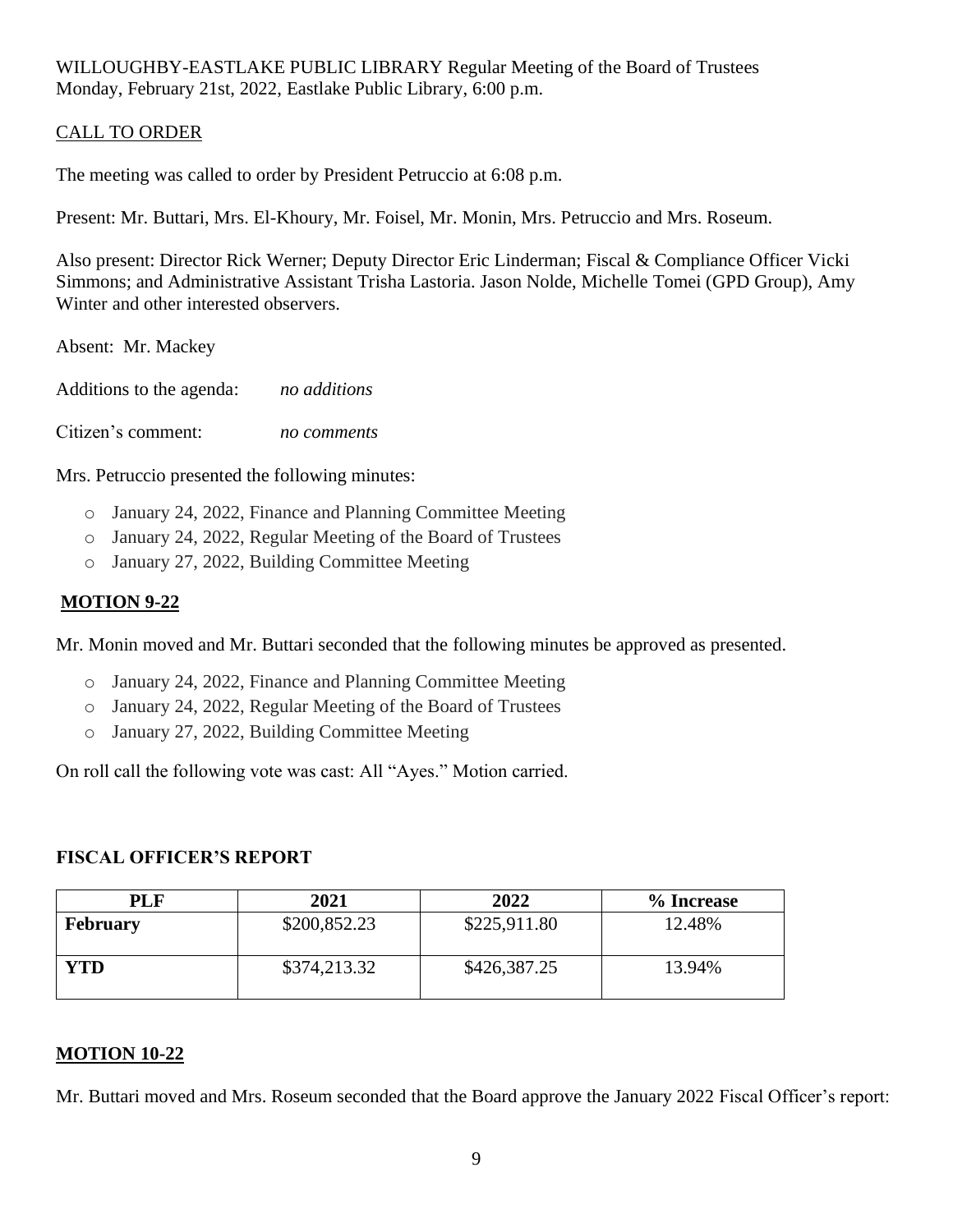| <b>JANUARY LIST OF BILLS PAID:</b>  | \$534,444.34 |
|-------------------------------------|--------------|
| <b>JANUARY FINANCIAL STATEMENT:</b> | YTD          |

|                              | <b>RECEIPTS</b> | <b>EXPENDITURES</b> | <b>BALANCES</b> |
|------------------------------|-----------------|---------------------|-----------------|
| General Fund                 | \$207,354.94    | \$508,932.93        | \$787,544.60    |
| Grants                       | \$0.00          | \$0.00              | \$0.00          |
| Corona Virus Relief          | \$0.00          | \$0.00              | \$0.00          |
| Fund Public Library          |                 |                     |                 |
| Capital Projects Fund        | \$43.98         | \$13,085.63         | \$2,505,120.46  |
| <b>Building Construction</b> | \$0.00          | \$0.00              | \$0.00          |
| Computer Information         | \$0.00          | \$0.00              | \$52,454.07     |
| Eastlake Coal Plant          | \$0.00          | \$0.00              | \$0.00          |
| Worrallo Fund                | \$0.00          | \$0.00              | \$14,414.94     |
| <b>TOTALS</b>                | \$207,398.92    | \$522,018.56        | \$3,359,534.07  |
| <b>JANUARY INVESTMENTS</b>   | \$2,872,703.80  |                     |                 |

On roll call the following vote was cast: Mr. Buttari "Yes", Mrs. El-Khoury "Yes", Mr. Foisel "Yes", Mr. Mackey "Absent", Mr. Monin "Yes", Mrs. Petruccio "Yes", Mrs. Roseum "Yes". Motion carried.

#### **MOTION 11-22**

Mr. Monin moved and Mr. Foisel seconded that the Board approve the 2022 Compensation Report as presented.

On roll call the following vote was cast: Mr. Buttari "Yes", Mrs. El-Khoury "Yes", Mr. Foisel "Yes", Mr. Mackey "Absent", Mr. Monin "Yes", Mrs. Petruccio "Yes", Mrs. Roseum "Yes". Motion carried.

#### **COMMITTEE REPORTS**

**AUDIT (Roseum**, Buttari, El-Khoury, Paul Tyler citizen**)** *did not meet*

#### **BUILDINGS (Monin**, Buttari, Foisel**)**

Mr. Monin stated that the Committee met prior to this meeting. Jason Nolde from the GPD Group went through the presentation that was given at the Community Meeting. The Committee is recommending approval for the resolution.

#### **RESOLUTION 12-22**

Mr. Monin moved and Mr. Foisel seconded that the Board approve the GPD Group Change Order 001.

On roll call the following vote was cast: Mr. Buttari "Yes", Mrs. El-Khoury "Yes", Mr. Foisel "Yes", Mr. Mackey "Absent", Mr. Monin "Yes", Mrs. Petruccio "Yes", Mrs. Roseum "Yes". Motion carried.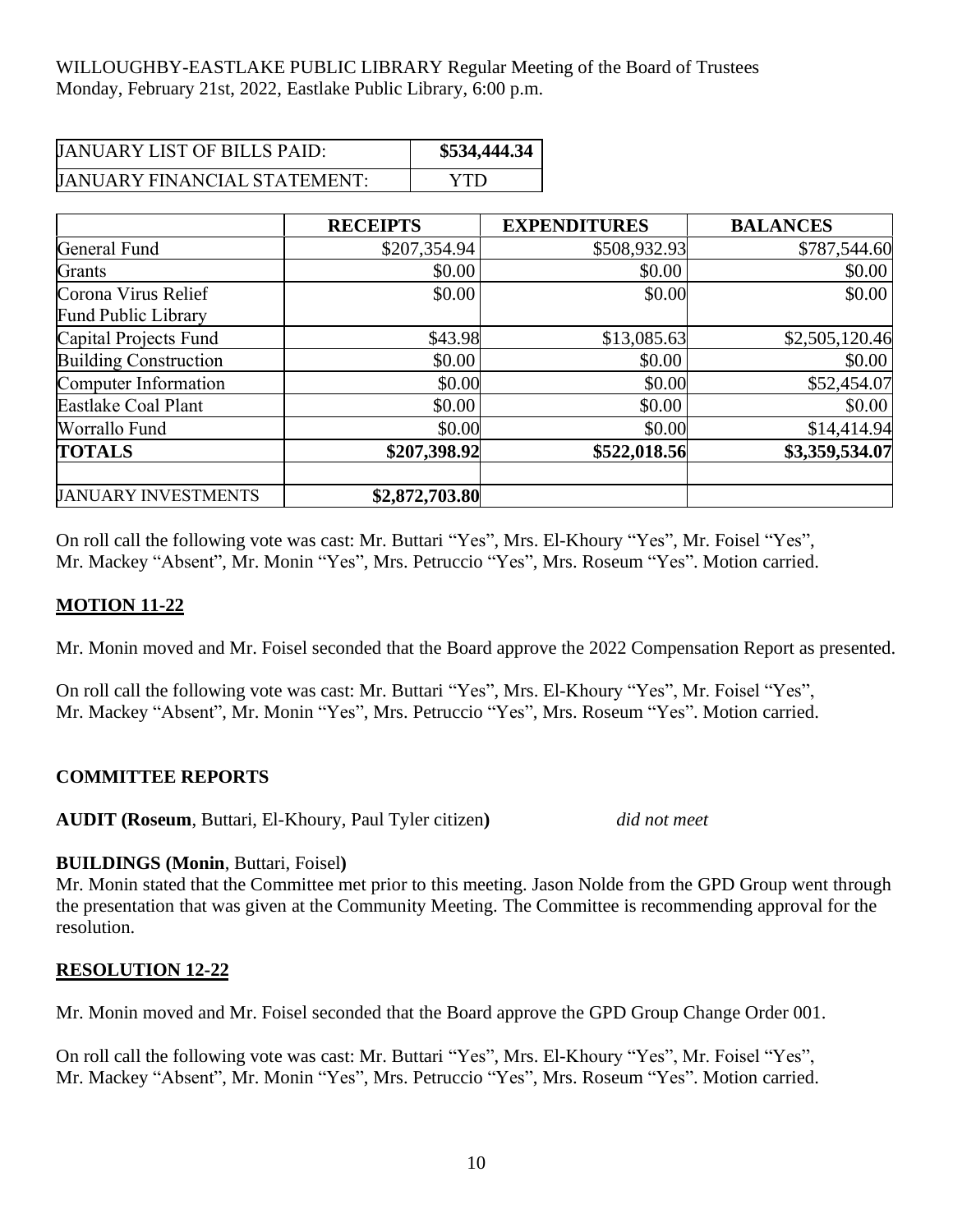**FINANCE AND PLANNING (Foisel**, Mackey, Roseum) *did not meet*

**PERSONNEL (El-Khoury**, Mackey, Roseum) *did not meet*

#### **MOTION 13-22**

Mrs. Roseum moved and Mr. Buttari seconded that the Board approve the Personnel Actions report as presented.

On roll call the following vote was cast: All "Ayes." Motion carried.

**POLICY (Buttari**, Monin, El-Khoury) *did not meet*

## **ADMINISTRATION REPORT**

### **MOTION 14-22**

Mr. Monin moved and Mr. Buttari seconded that the Board approve the February 21, 2022, Surplus List.

On roll call the following vote was cast: All "Ayes." Motion carried.

#### **DISCUSSION ON HB51 / OPEN MEETINGS UPDATE**

Mr. Werner stated that Governor DeWine signed House Bill (HB) 51 – the legislation providing temporary open meetings flexibility. Because of the emergency clause, the bill took effect immediately once it was signed. As a reminder, this flexibility is temporary and will expire July 1, 2022. Ms. Simmons is waiting on an answer from the OLC if the option of having a partial virtual meeting (by phone or Zoom) is allowed.

# **Director's Report/Rick Werner**

## Eastlake Library Renovation Update

We continue to work with Jason Nolde and Michelle Tomei and their team from GPD to put the finishing touches on the design plans for the renovation of the Eastlake Library.

The January 27th Buildings Committee meeting helped refine the new exterior design concept. We would like to schedule a Buildings Committee meeting for 5:30 pm on February 21st just before the February Board meeting for a final review of the full design plans and to consider an amendment to the Library's agreement with GPD. With approval by the full Board, that will allow GPD to draft all the necessary documentation for the release of the project bidding materials after approval at the March Board meeting.

We hosted a public meeting at the Eastlake Library on February 17th at which Jason and Michelle presented the exterior and interior designs to a small group of patrons, elected and community leaders (including Mayor Morley and Councilman David Spotton), and Eastlake staff. Diane Petruccio represented the Board and opened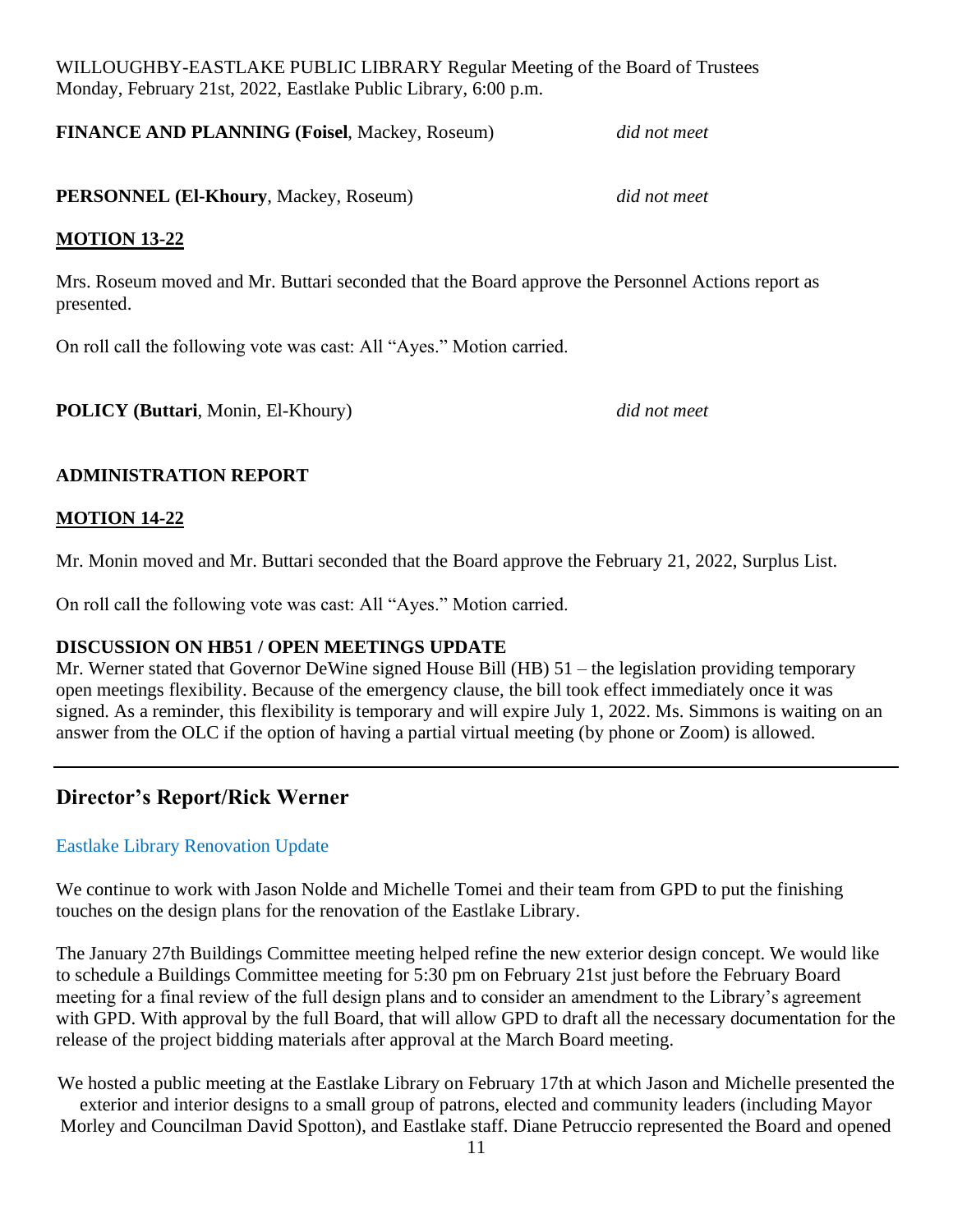the meeting. The reaction from the audience seemed positive. We will post the GPD presentation packet in the Board's OneDrive folder.

Tom Johnson and I have worked with Jason Nolde on adding some additional items to the renovation scope of work. Jason has provided us with a budget for the additional work along with a modest increase in the GPD fee to account for the additions. We will present the amendment at the Buildings Committee meeting in the hope that the Committee will recommend that the full Board approve it.

We have been contacted by Marah Morrison, a reporter at the News-Herald, who is interested in doing a story about the Eastlake Library renovation project. Amy Winter and I will give her a tour of the existing Library soon and will share the renovation design plans with her.

### New Administration Building Update

We continue to brainstorm on plans for the new administration building without committing any Library money resources until we have the Eastlake renovation accounted for financially.

The City of Willoughby followed through on its offer to plow the parking lots of the new administration property after the two major snowstorms in January and February. We are very grateful to Mayor Fiala's administration and the City's Service Department for their assistance with the plowing. We will be meeting again soon with the City administration leadership to talk more about how WEPL can plan for the use of the property in line with our partnership with the City.

Deb Mullen has been working closely with the Willoughby Historical Society on a number of fronts, including the possibility of relocating the Society's collection and office to the new administration building.

Deb, Tom Johnson, and I took the members of the Society on a walk-through of the new administration building on February 16th. Deb will outline her work with the Society in the March administration report.

We have received this week a proposal from the GPD Group that details how they could assist us in the spaceplanning for and interior design of the new administration building. We will review the proposal and plan to present it at a future Buildings Committee meeting for Board consideration.

## COVID Response Update

With the welcome news that Omicron-fueled infection numbers have begun to fall in Lake County and across Northeast Ohio, we are continuing to monitor the public health environment to determine when we can begin to ease some of our operational response to the pandemic. Most significantly, we will decide when we can change our mask requirement for staff to a mask recommendation, in line with our request to patrons.

Like WEPL, other Lake County public libraries have begun to implement or plan for the implementation of changes to their COVID responses. In the last couple of weeks, the Lake County COVID community transmission level has fallen from the High/Red level to the Substantial/Orange level. Our current thinking is to wait until Lake County reaches (or falls to) the Moderate/Yellow community transmission level to lift the staff mask requirement.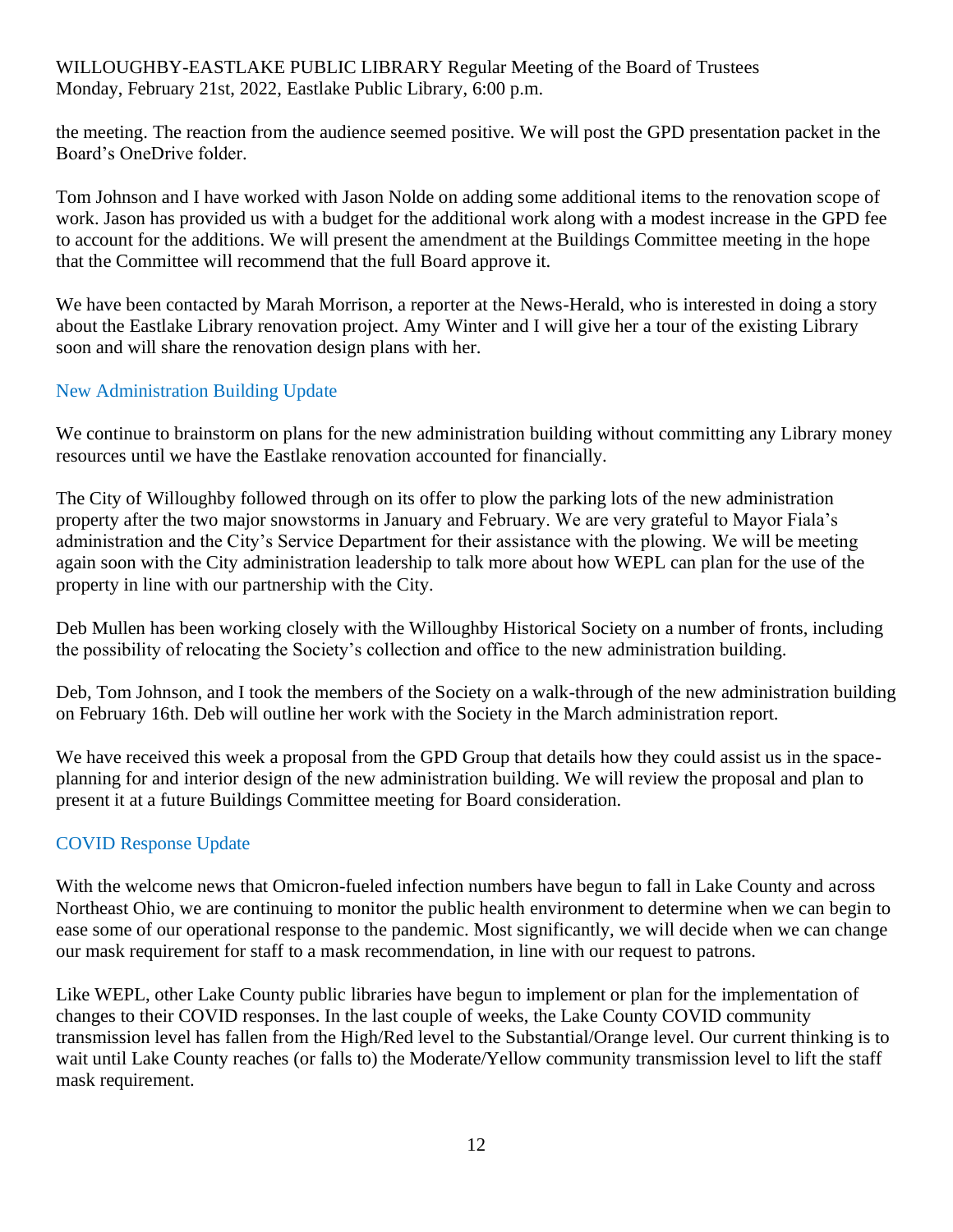We have kept the Library staff updated on our approach through communication with the Labor/Management/Safety Committee and via the staff-wide Zoom meetings, the most recent of which was held last Friday. We will inform the Board before we end the staff mask requirement.

### HB 51/Virtual Meetings

Governor DeWine signed HB 51 on February 17th; the legislation allows public bodies (including public library boards of trustees) to meet virtually through July 1, 2022. After consulting with Diane, we are planning to move forward with holding the February Board meeting in person at the Eastlake Library as the meeting notices have been posted and sent to the News-Herald.

We will put HB 51 on the Board agenda so that the Board can discuss the possibility of holding virtual meetings during the rest of the effective period of the legislation.

# **Deputy Director's Report/Eric Linderman**

### Circulation Policy

In a recent meeting of the Board Policy Committee, we talked about the idea of moving accumulated fines from a child's library card onto that of the parent or caregiver on file once the child turns 18. This change would help to correct situations in which a young adult is held responsible for debts incurred earlier by a parent using his or her juvenile card.

I have had further discussion with our managers, and we have decided to move forward with this policy change, pending approval at the March meeting of the Board. In the meantime, we will work on proposed language changes to the policy and borrower agreement, which I will share with the Board Policy Committee between now and the March meeting.

#### Willoughby Management Plan

Earlier this month, we learned that Travis Fortney, the Assistant Manager of the Willoughby Library, will be leaving us to start his own business. After having some discussions with Deb Mullen about our options, we decided to include Brian Campbell, our Willoughby Library Head of Circulation, as part of an interim management plan that will take us through the end of 2022.

Brian is nearly finished with his MLIS degree and is on track to have it finished by the end of this December. Given his success in managing our circulation department, combined with his dedication and excellent communication skills, we think it makes sense to introduce him to some of the work that falls within the job of Assistant Manager.

I asked Deb to write a job description, titled "Temporary Assistant Manager & and Head of Circulation," which Brian has agreed to fill for the rest of this year. This temporary job includes his current responsibilities in managing the circulation department at the Willoughby Library, in addition to the collection development and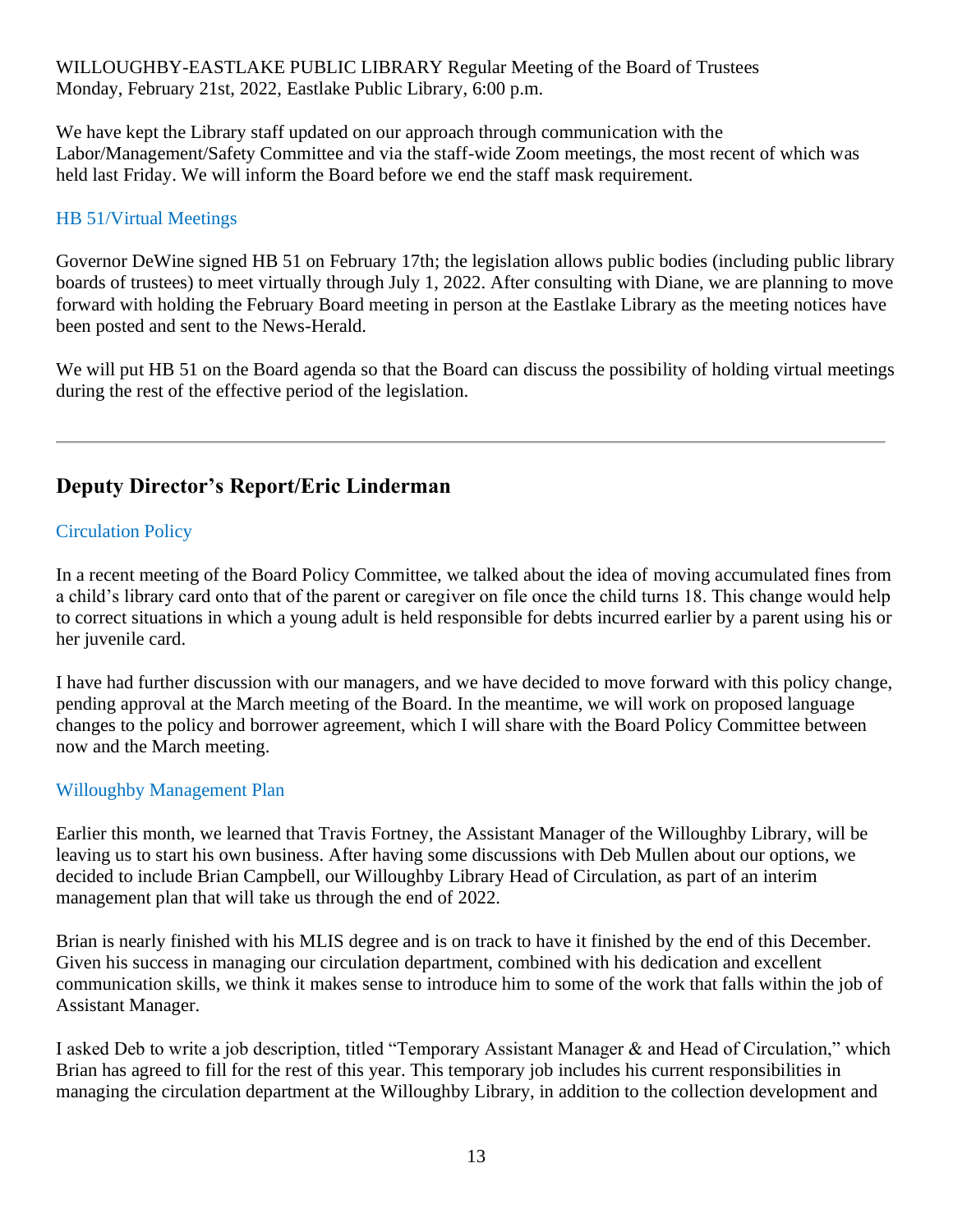programming work that is part of the Assistant Manager position description. Brian will also assist Deb with the performance management of the librarians and associates in the adult reference department.

### Willoughby ArtsFest

Deb Mullen and I met recently with the committee that is coordinating the annual ArtsFest this year. As a cochair of this committee, and also a member of the Board of Directors of the Willoughby Western Lake County Chamber of Commerce, I am excited to be part of the leadership team that is coordinating this collaboration between the library and the chamber of commerce.

The event, which will take place on Saturday, July 16, will include a juried show, booths for art sales and a Kids Zone, which is managed by Deb and the Willoughby Library children's staff. For this year, we are especially happy to have the large green space in front of the new Administration building to use for our programming. We are currently exploring options to bring in a qualified art instructor to be part of our ArtsFest children's program this year.

#### Texting Service

I noted in January that I have been working with some of our managers to introduce an option for communicating with our patrons via text message. TextMyGov is a company that provides an option we have been considering.

After much discussion with our managers, I decided not to move forward on this until we have filled the open Marketing & Public Relations Manager position. The systemwide implementation of this type of service, along with the necessary training, will be much easier to manage if I can work with our marketing professional over the next few months.

## **Communications & Development Report/Michelle Hudson**

A complete list of monthly programs and events was submitted to Lake Community News (Eastlake Gazette, Willoughby Times, Willowick Courier), Today's Family, County Kids, Northeast Ohio Parent and Northeast Ohio Boomers for inclusion in their upcoming issues.

Individualized press releases were sent/appeared in The News-Herald promoting February events.

\*Full slate of Willoughby-Eastlake Library programs during the month of February

\*Legislative Town Hall, Olaf and Sven Winter Adventures at Willoughby Library

[\\*Willoughby-Eastlake Public Library plans programs for Black History Month –](https://www.news-herald.com/2022/02/01/willoughby-eastlake-public-library-plans-programs-for-black-history-month/) News-Herald

[\\*Willoughby Public Library holding 'Olaf and Sven' online event for children –](https://www.news-herald.com/2022/02/09/willoughby-public-library-holding-olaf-and-sven-online-event-for-children/) News-Herald

The W-E Library Boosters has a new Treasurer – Gloria Seibold. Sandy Winter, who previously held that position, has stepped down. The Boosters also approved funding for the following program:

*Food Preservation at Willowick Library – August 18, 2022*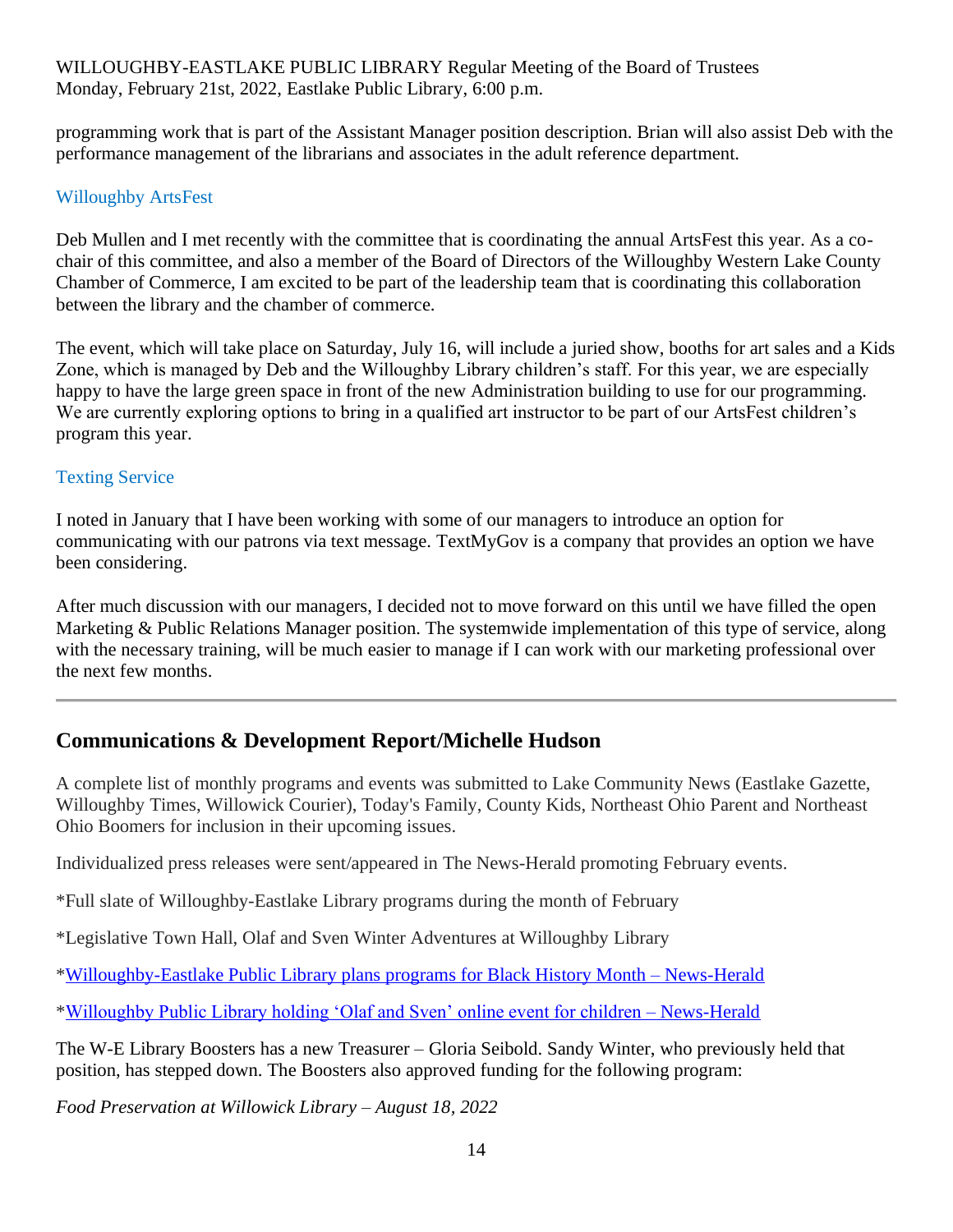WEPL sponsored United Way's 2021 Winterfest Fundraiser. United Way exceeded their goal and raised over \$46,000 to benefit Lake County women and girls in need.

WEPL will have promotional ads in the upcoming issues of Macaroni Kid and The News-Herald/County Kids.

# **Children's Services Report/Sarah Vargo**

The children's staff have been happy presenting in-person and Zoom storytimes and programs this month. Attendance is high is some cases and low in others. For the most part, storytimes have been well attended. Eastlake had good attendance for Jungle Terry and families really enjoyed making edible cookie dough at the Willowick Library.

The children's librarians are busy planning for summer reading. This year's theme is An Ocean of Possibilities. SRP will begin on Tuesday, May 31 and end on July 23. The children's department is excited to bring back our prize wheels. Sarah Vargo and Amanda Schoen will present in-person training for all reference staff on our digital tracking system, Beanstack. We are also planning a lot of fun events including Didgeridoo Down Under.

## **Network Systems Administrator Report/Biagio Di Cioccio**

- We have renewed many of our yearly subscriptions
- We purchased a new computer to run our online public programming and to edit videos for online distribution through our media outlet
- Our contract with Lake Business Products ends in April 2023, so printer vendors have begun the press to get our business, so I have been trying to handle them with care, but we will need to make a decision by the end of year as they cite supply chain issues.
- We are going to be placing an order for computers to replace the computers for 2022 as part of our 4-year computer cycle.

# **Willoughby Hills Library Branch Report/Holly Ferkol**

We had our Murder at the Hills Book Discussion on Zoom with 7 patrons participating in the program. Our library had a Black History Book Discussion also on Zoom and there were 7 patrons in attendance. We discussed the Vanishing Half by Brit Bennett. Our library will be showing Remember the Titans for Black History month. There was a Magic Class for Teens that was given in January that was a success. Chris is doing 2 programs for teens this week called Mason Jar Lantern Craft which is for the Lunar New Year.

We started in house story times at the beginning of February with 5 attendees for the Monday morning program and 20 attendees for the story time on Tuesday evening. There were 3 attendees at the story time on Monday morning for this week. The City of Willoughby Hills continues to provide space for the Lake County Health District to have COVID Vaccination Clinics on Mondays. We have had many requests for Notarizing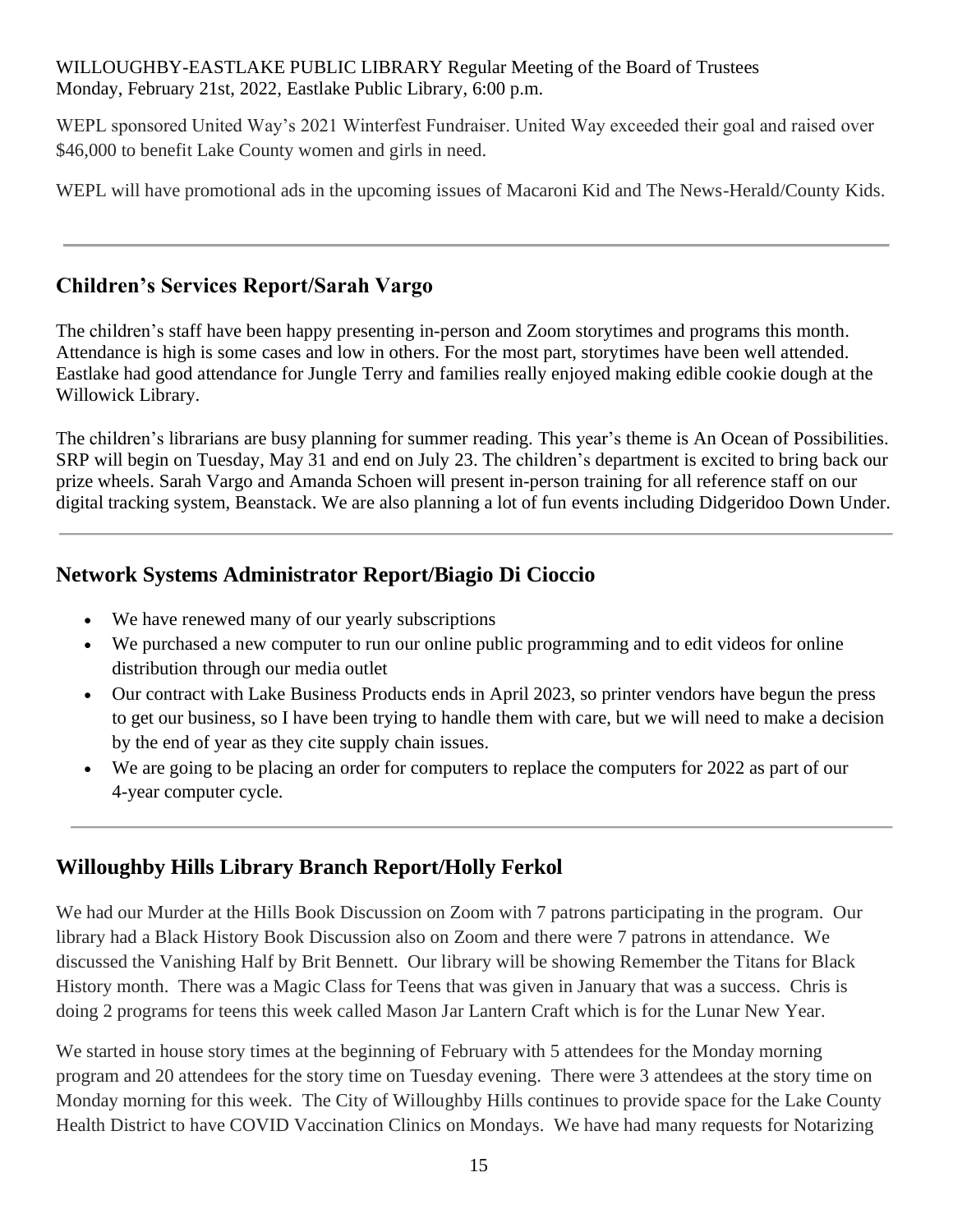documents at our library during the pandemic and the need for this service continues. Often our patrons cannot find anyone to notarize their documents so when we say we can provide this service they are very pleased. Our staff continues to do extensive weeding in our library to make room for all our new items and keep the shelves looking attractive.

# **Willowick Library Branch Report/Kathleen Jozwiak**

- Surviving the Zombie Apocalypse 101 is off to a good start. Our monthly survival programs are getting a good attendance.
- Thanks to Sarah Silbaugh we had a fun mini escape room as a team building activity for our staff meeting. Staff enjoyed it and worked together to escape the story time room.
- The return to in-person children's programming has been wonderful. The recent Lego Club had thirteen (13) attendees! The edible cookie dough program was full as well with fifteen (15) children plus adults and babies. Sarah will host another cooking/baking class for kids this summer due to popularity.
- Tax appointments for Wednesday evenings and Friday days are full. AARP is slowly adding more appointments as we go through the tax season. The new tax coordinator Craig Potter is excellent; he is very respectful and accommodating.
- ESOL continues to meet with small attendance, but students also have the option to join via Zoom for the class.
- We are merging our teen and adult music collections and making more space for video games. Thanks to Bryn Wolanski for heading this initiative.
- Requests for passport applications are high. One Saturday we had four appointments and there is often more than one person per appointment to accommodate a family. We have accepted 42 passport applications from January 1 through February 14.
- Sarah and Ruth are doing a lot of Outreach at three area preschools. It's refreshing to see the schools reach out to us for storytimes. In addition, another preschool will be visiting the library in May.
- We hosted an assistant managers' meeting Feb. 15.

#### **OLD BUSINESS**

Mr. Monin will leave it up to the Children's Department to select an item for his term as Board President.

OLC Trustee Workshop (online) March  $12<sup>th</sup>$ , 8:45 am - 4:15 pm, RSVP to Trish by February  $25<sup>th</sup>$ .

**NEW BUSINESS** *no new business*

**NEXT MEETING**, Monday, March 21st, 2022, 6:00 p.m., WEPL Administrative Offices